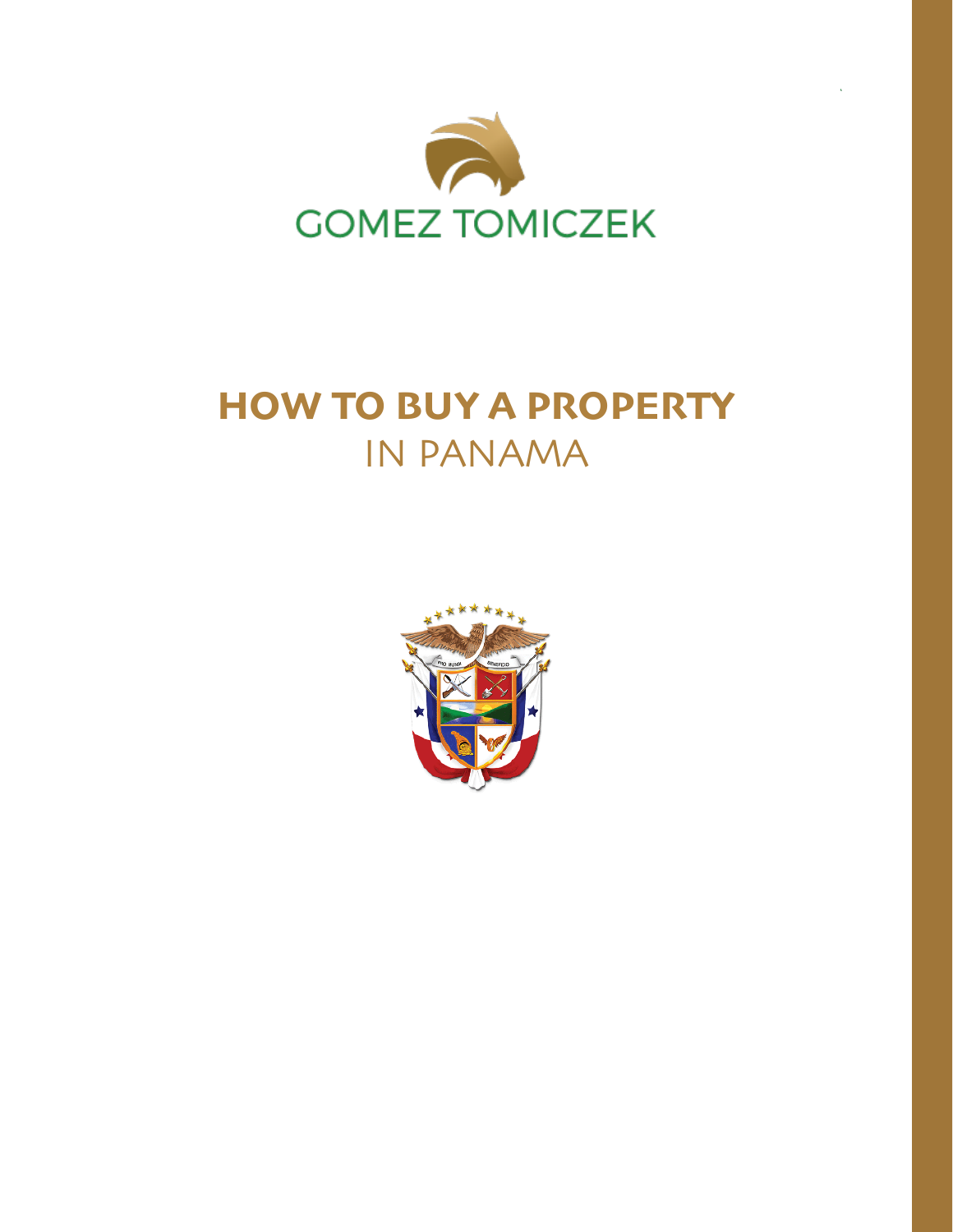

# **HOW TO BUY A PROPERTY IN PANAMA**

The lack of knowledge of the legal aspects when investing in real estate overseas and not knowing the local practices and customs when buying a property abroad is always the fear that worries us when we look for foreign investment options. That is why reading, learning and studying before buying is definitely an obligation, if we do not want to lose our money, no matter how safe the transaction may seem. The purpose of this handbook is to help you understand a little of the procedures that you should take into account when you are going to buy a home in Panama.

The first thing to do is to differentiate the type of property you want to buy, because in Panama there are titled and untitled properties. There are also concessions, but that is another topic.

# **1. Titled Property**

**This is the safest form of property ownership in Panama since it is legally protected by the constitution. When you purchase a title property in Panama the property title is duly registered in the** *"Registro Público"* **of Panama.** The Public Registry is the land register where the owner(s) of a property are recorded. The information of the Public Registry is publicly accessible. The property titles can be verified by individuals, by banks and prove that in fact, you are the owner who bought the property by means of a Public Deed *("escritura pública").* This public deed is the contract of sale where the parties sign, the notary attests that you buy/sell and this right is registered with the government of Panama. **Based on our experience, we strongly recommend our clients to invest only in titled real estate in Panama.**

Remember that the Notaries in Panama are public officers, i.e. they are appointed by the elected president of Panama for a period of 5 years, and as ministers of faith, they guarantee and ensure the legal compliance of the transaction. **Notaries in Panama do not hold in trust payments to their bank accounts to guarantee a sale or purchase transaction (ESCROW).** They can only take into custody cashier's checks whereby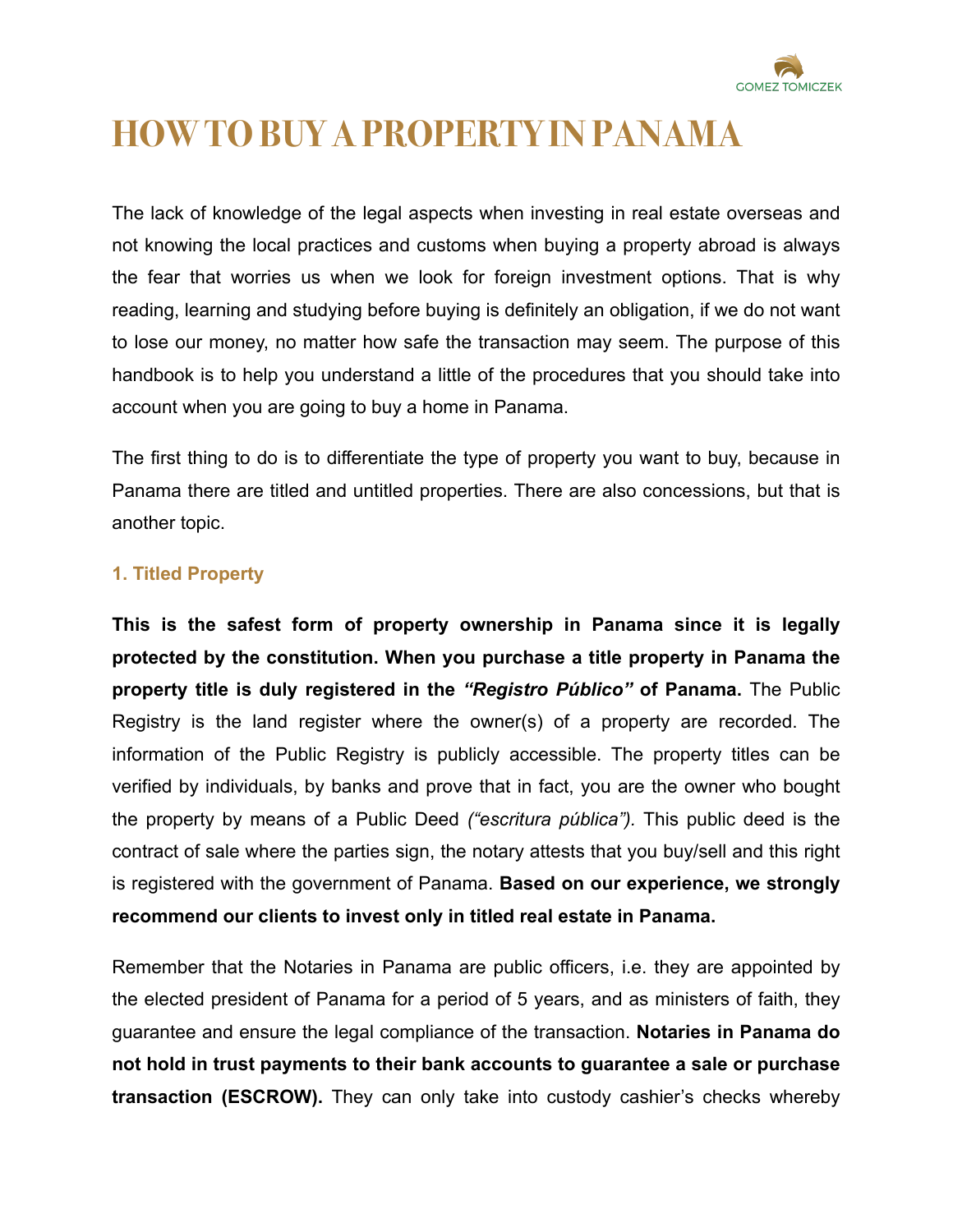

through a public deed the notary is asked to pay the seller the amount held into custody once the property is duly transferred to the buyer.

**If you want to buy real estate in Panama and use a local Bank in order to guarantee the payment, you can purchase from the bank a** *"letter of promise to pay"* **that guarantees the seller by a local bank, while assuring the buyer that payment will not be made until the transfer of title to the property has been recorded.**

# **2. Rights of Possession (ROP)**

A Right of Possession could be also called *"right to own"*, which means, when a property that belongs to the government of Panama, is "occupied" by a Panamanian (or an entity) for a period of time. The office of the Panamanian government that keeps the registry of these properties is the Department of Agrarian Reform.

For this type of property there are no property taxes (because they belong to the government) because the holder does not own the property. However, whatever is built on the property may incur municipal and/or national taxes if they are registered.

When the right of possession is purchased from the Panamanian government, then it becomes titled property. However, some coastal areas or islands are "protected properties" and this is called "asking for an administrative concession" to guarantee the use over the property, but not the ownership of the property. Unlike Rights of Possession, the government through a specific contractual agreement guarantees the right of the concession. Title insurance companies often offer policies for Concession properties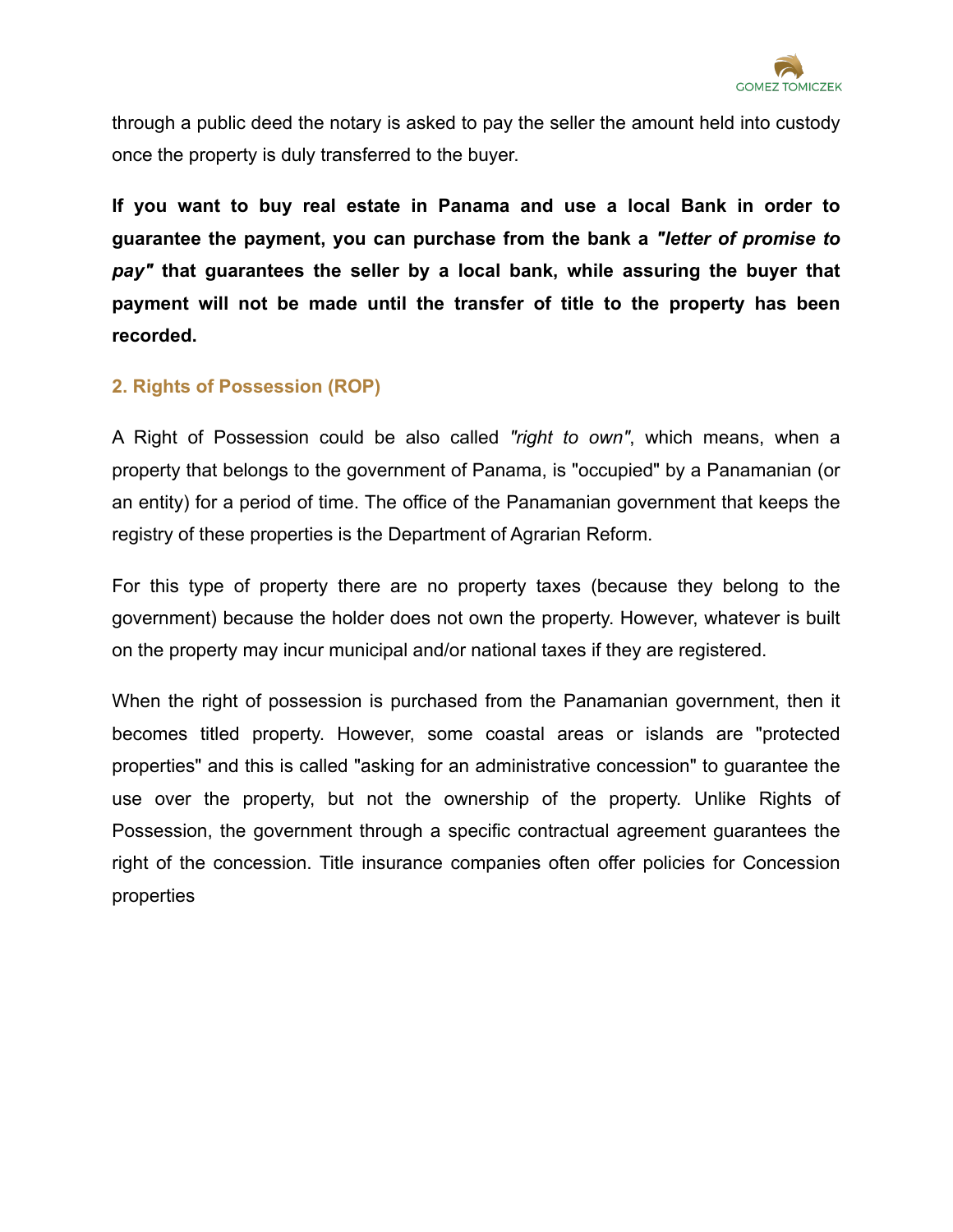

# **THE BIGGEST MISTAKES REAL ESTATE BUYERS MAKE**

The process of buying real estate overseas can be complicated, time-consuming, and stressful. But it should not be like this. Read our guide below on the biggest mistakes buyers make and how you can avoid them:

# **1. Location is Everything**

**Almost everything can be fixed, but the location, the location, the location cannot be fixed. Buy location, NOT price.** When investing in real estate overseas remember to do your due diligence and pay attention to the small details that can turn your dream home into the home of your worst nightmare. Before buying try to get information from different local sources in order to be sure that the location you chose is really the right one for you.

Besides common factors such as traffic connection, security, neighborhood, distance to the nearest hospital, and infrastructures such as supermarkets, shops, and restaurants, it is important to **verify the connection to basic public services.** That is water, telephone, internet, electricity, and garbage collection. Which are the available providers and how reliable are their services? **Are there any (regular) interruptions or connectivity problems with one of the basic services in the sector? Does the availability of one of these services vary according to the season (rainy season/ dry season)?** 

Speaking of seasons, although Panama is a tropical country without seasons, there are sub-climates in different areas of the country. Depending on the location and time of the year there are regions that are more humid than others, in certain areas, there is a constant strong wind during the dry season, others where heavy rain falls during certain months of the year, while there are zones suffer from drought during the dry season.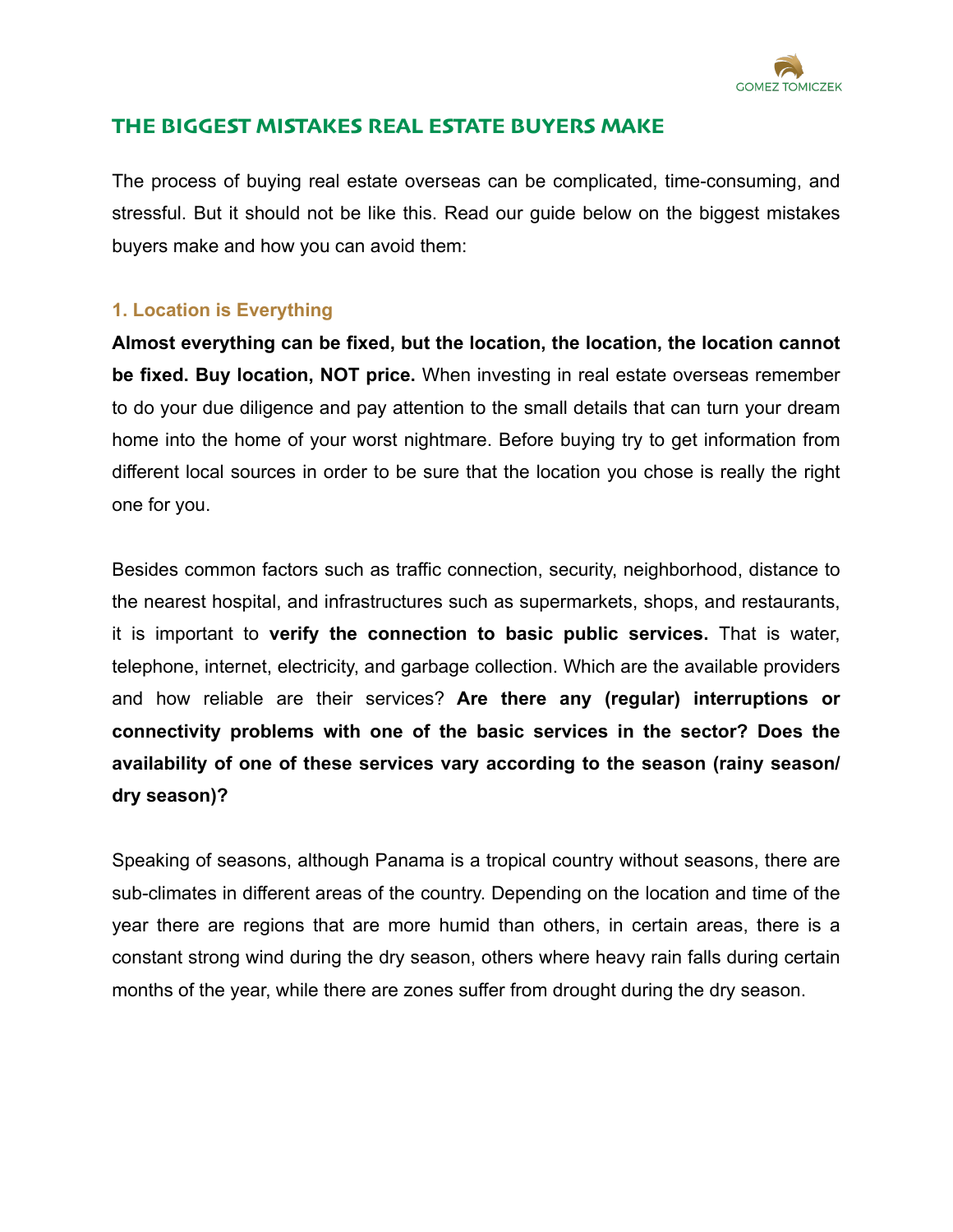

# **2. Not thinking about selling the house someday**

Buyers often forget that they will most likely sell their home at some point. Personal circumstances can change, and eventually, you have to sell. The purchase of a home should be structured well from the beginning to avoid headaches and bad surprises in the future: **What will be the taxes to pay when you sell your home? Which legal figure is the most convenient to acquire a property? If something happens to me, what is the quickest and least expensive way to transfer the house to my heirs?**

# **3. Falling blindly in love with a house**

Just as in love relationships **there are properties that are "problematic".** Some details are cosmetic and can be solved in one way or another, but there are real estate options that can be called an **"uncontrollable risk".** Whether it's a lawsuit, a conflict of interest, or some kind of encumbrance. Unless you like to play Russian roulette, don't get distracted by the "flashy" details of a house.

# **4. Trying to buy without a lawyer**

**Last but not least, one of the biggest mistakes we can observe in our legal practice is when buyers try to buy without an attorney.** There are too many factors that cannot be calculated and making a mistake is somehow inevitable. Lack of experience combined with the desire to save "some pennies" can have serious consequences. The Laws and the legal basis in Panama are not the same as in other countries. You should not sign contracts or legal documents that were not reviewed by a trustworthy lawyer. If you have doubts about a transaction, seek advice from an experienced lawyer who will not only protect your interests during the purchase transaction, but also your wallet by avoiding problems in the future.

# **ARE YOU BUYING A CONDOMINIUM IN PANAMA?**

Buying it seems easy, but there are common mistakes and problems you can easily encounter if you do not take into account the following: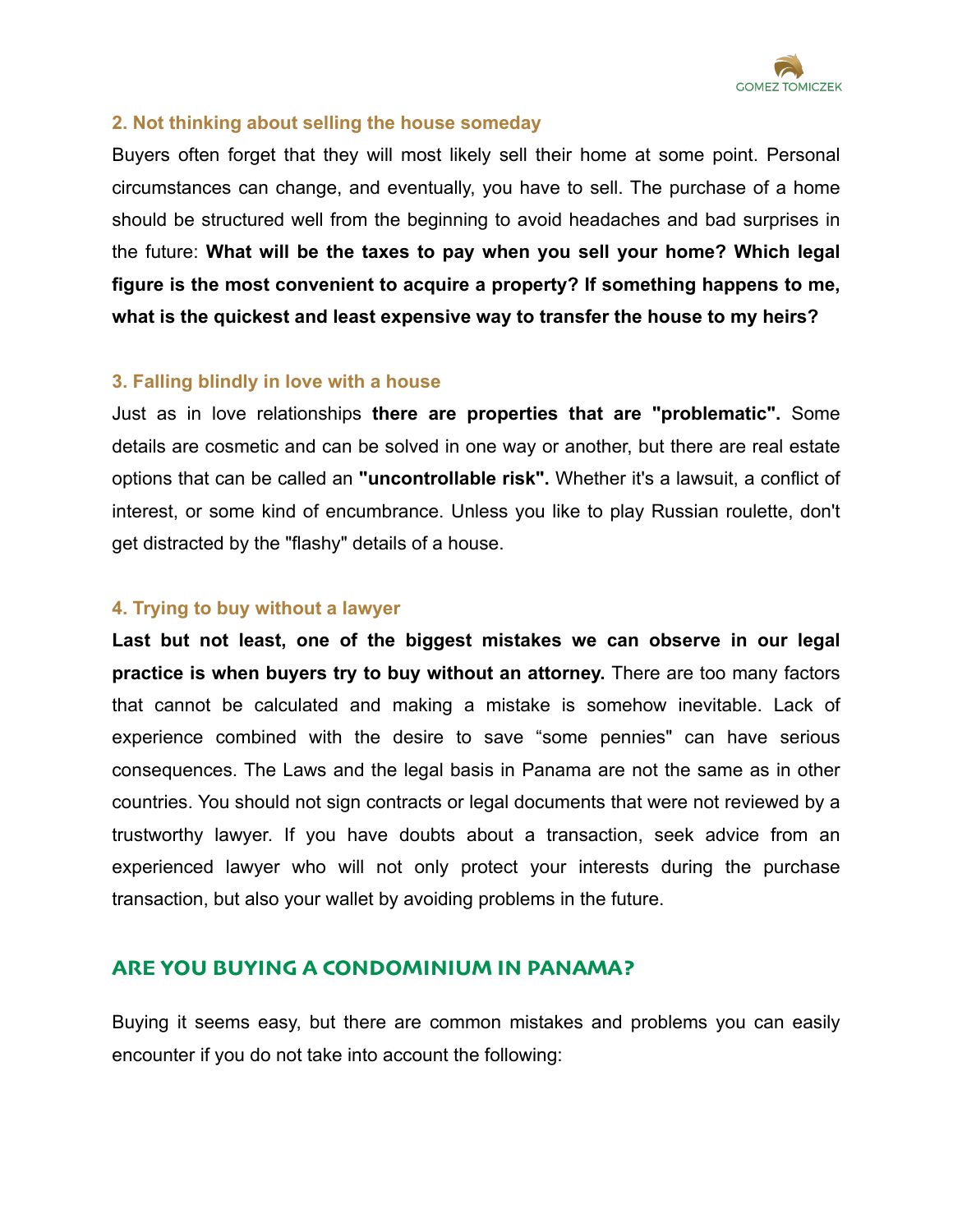

- 1. You need an honest, reliable, English-speaking real estate broker looking out for your best interests. There are real estate agents who are more concerned about charging their commission quickly, rather than finding a property for you. You may find that most of the people showing properties are not licensed real estate agents and even that they are neither citizens nor residents of Panama. They most likely do not know the laws you need to know to ensure a successful sale and purchase. Therefore, do not expect them to know all the legal parts that are involved in a sale and purchase in Panama. That means, a real estate agent should handle issues such as zoning, civil contracts, commercial contracts and handles issues that facilitate the sale.
- 2. You need a lawyer who is honest, reliable, competent and speaks English or another language of your choice. **Ask an experienced lawyer to draft and review every document before you sign.** When your offer is accepted by the seller, the lawyer can perform a legal due diligence of the property and ensure that what you buy is not a problem.
- 3. **Purchase and sale contracts must be in writing.** If the real estate agent tells you that the condo is number 50 and this is not in the contract, it does not exist. He may also tell you that the maintenance fee is \$10 per month and it could be \$100.
- 4. **What should you ask when buying a condominium?** First, what are the maintenance fees and what services are included. Do all apartments pay the same? Is the Board of Directors of the condominium working properly? Do they have an administrator for the building? How are the finances of the condominium association? Under Panamanian law, you are entitled to that information.
- 5. The **measurements of the apartment** is EVERYTHING, including balconies, walls, everything.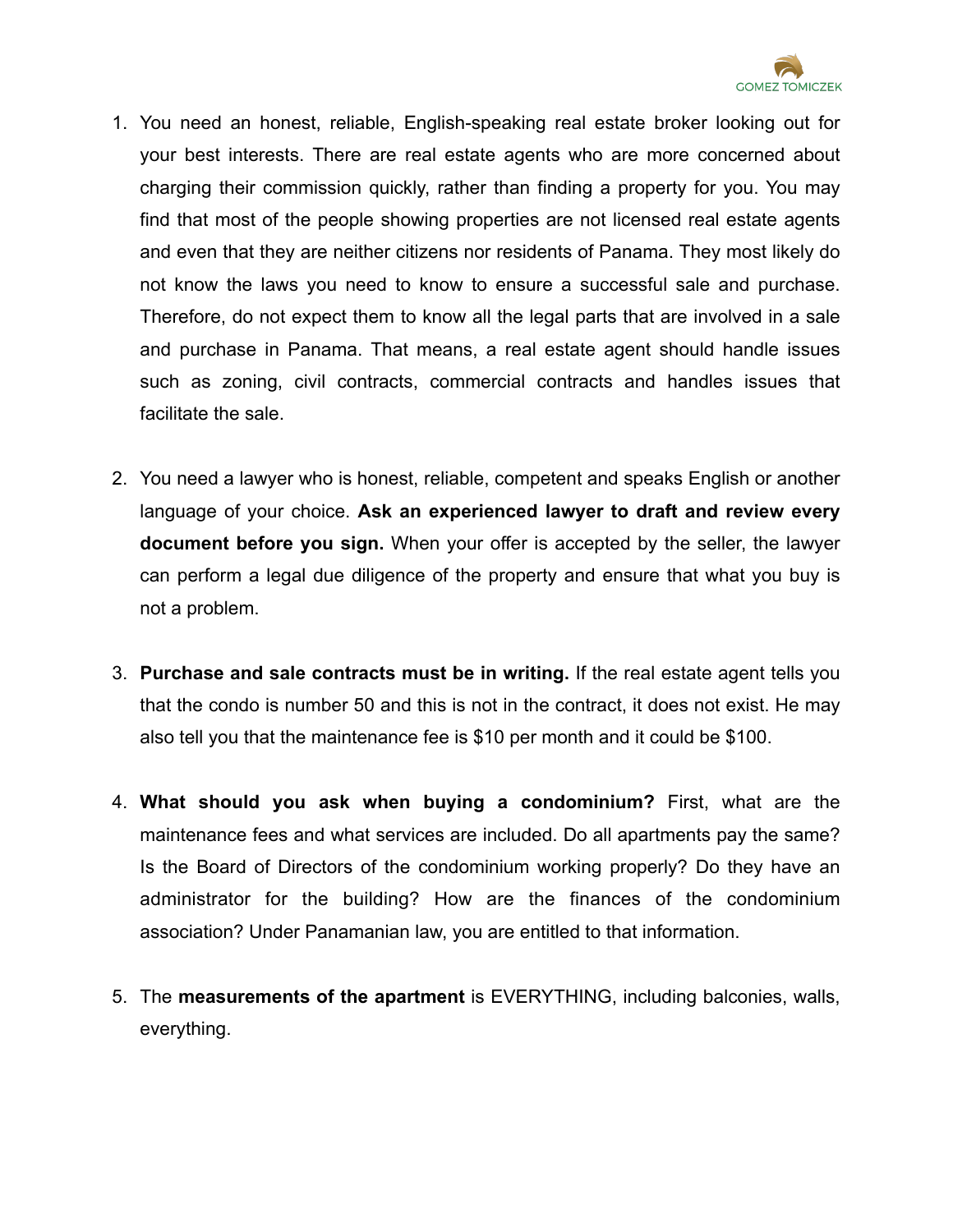

6. **Air conditioning in Panama** is a must (unless you are living in the highlands of Chiriquí). There are energy efficient air conditioners. The climate in Panama is tropical-humid. With that in mind you will know the amount of temperature you can have inside your apartment.

# **SHOULD I BUY THE PROPERTY UNDER MY PERSONAL NAME OR A CORPORATION?**

Everyday life can very quickly confront us with situations in which it is absolutely necessary to consult a legal expert. **Knowledge edge in legal matters helps you to make an informed decision and protect not only your investment and assets, but also your family, heirs and loved ones.** 

# **Two case studies from our legal practice regarding inheritance law in Panama.**

Let's make an analysis of two "figurative" case studies with their respective pseudonyms: Due to unpredictable circumstances, Michael Bauer arrives at the hospital in critical condition. He and his wife Carola moved from Canada to Chiriqui over three years ago. While the doctors try to establish his health status, Michael asks his lawyer to prepare the necessary documents to leave *"everything in order",* and transfer his share of the family home located in an exclusive residential area in Boquete to his wife.

#### **I have a will, why do I need a foundation?**

Michael never wanted to create a foundation to protect his family's assets because he felt it was *"too expensive"* and an *"unnecessary"* expense. Unfortunately, Michael passes away before he could sign the legal papers. He leaves a vehicle (worth \$10,000), his share of the house (worth \$300,000 in total) in Boquete and a savings account at a local bank.

There is a formal will signed before a Notary Public in Panama, declaring his wife Carola as the sole heir. She feels alone in Panama and wants to sell everything fast in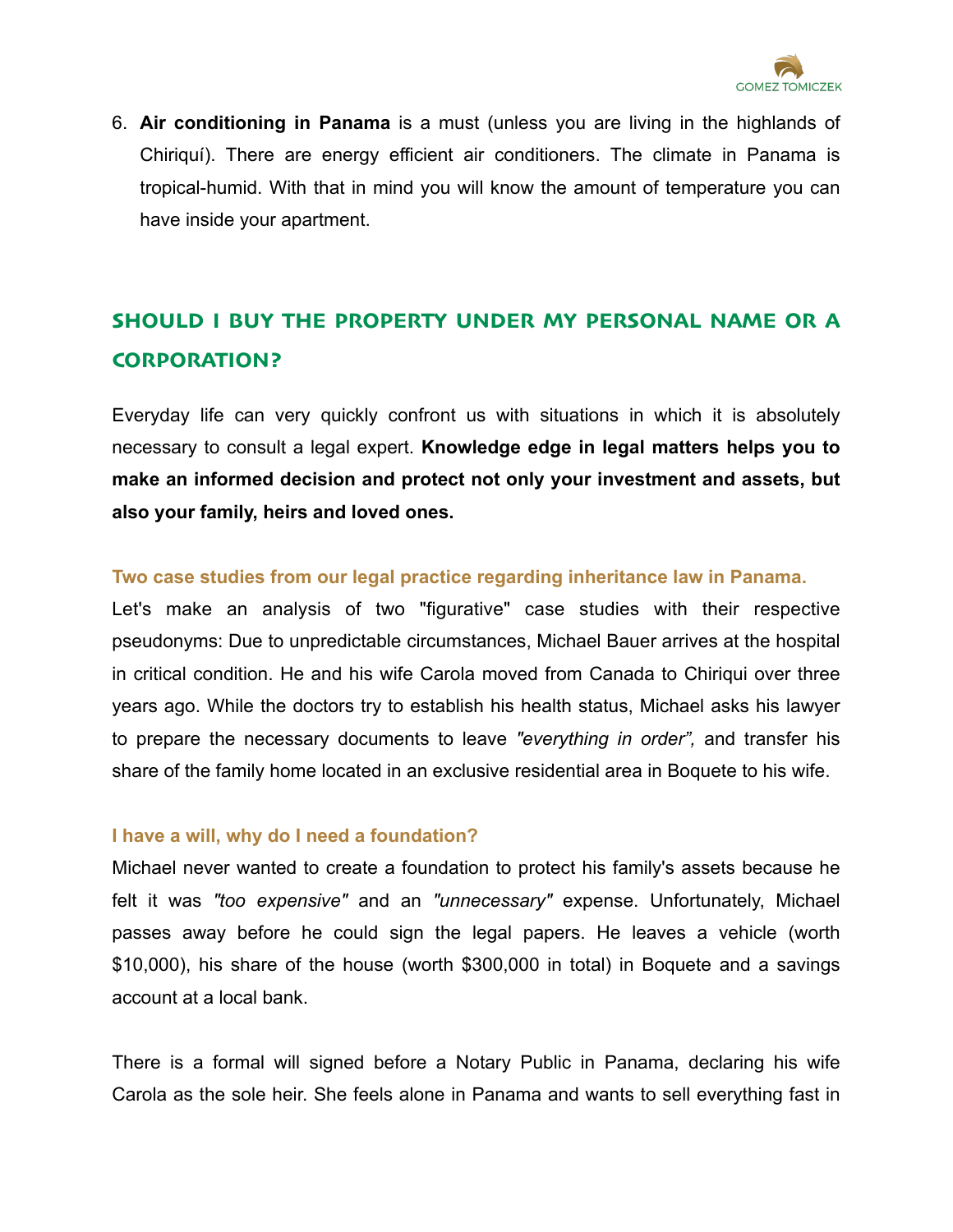

order to return to Canada. However, two long years go by before she is able to transfer the title of the car and her deceased husband's share of the house in Boquete to her name, and finally put the property and vehicle up for sale. *But what happened? And, how could they have avoided this situation?*

#### **Inheritance Law in Panama and its pitfalls**

The delay in the inheritance procedure is due to the legal basis in Panama. If the deceased had assets within Panama, in his own personal name, regardless of whether or not he has a will, a probate proceeding must be completed. In order to do so, it is necessary to hire a lawyer and to file a probate lawsuit (*tested* if there is a will, or *intestate* if there is no will, which in practice is almost the same procedure) before a judge in Panama.

# **Courts and Judges**

Your file must go through different stages and hands in the court and once all the formalities are completed the judge will make a decision and assign the final beneficiary(ies). Legal procedures in Panamanian courts take their time, and even under the best conditions, it will take at least two years until your heirs have the right to transfer your assets to their names, so that they can finally sell them. In the meantime, they will have to pay for expenses, lawyer's fees (15% of the total inherited assets according to the minimum lawyer's fee in Panama), among others.

# **Being Prepared…**

On the other hand, our second "figurative" case study is the case of Max Mueller. He has been a part-time resident of Panama for five years. Max has been traveling back and forth between Panama and Germany, but now it is too exhausting, his health is not good. Mr. Mueller owns a piece of land in Las Lajas (with a value of 40,000US\$) in the name of a foundation, and a personal savings account at a local bank. On his last trip, he spoke with the bank official and filled out a form to leave his son Robert as the final beneficiary of the account. His lawyer has an original copy of his foundation's by-laws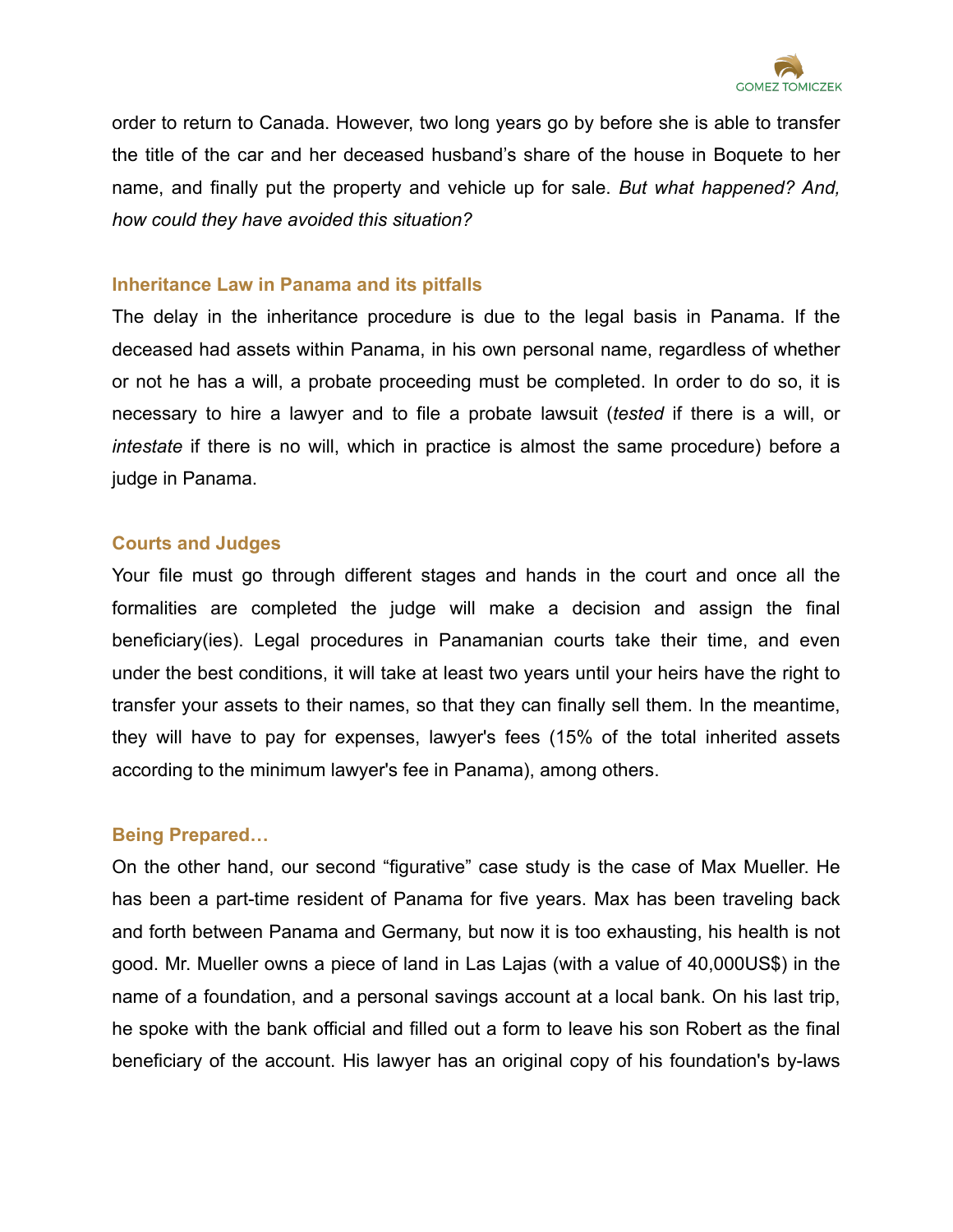

that declare Robert as the secondary beneficiary and secondary protector of the foundation.

## **A foundation will not die**

After Max passes away in Germany, his son Robert contacts his father's lawyer in Panama. He sends him his father's death certificate, duly apostilled, and a few weeks later he travels to Panama. Since the foundation (which is a legal entity) is the owner of the land in the Public Registry of Panama and the duration of the foundation is perpetual, no lawsuit, process or legal procedure has to be filed.

Robert now, in his role as universal beneficiary and protector of the foundation, leaves a signed mandate for the sale of the land, and immediately hires the service of a local real estate broker to sell the property. Before returning to Germany, he goes to the local branch of his father's bank, complies with the internal procedure and can access the funds in the account.

# **Create your individual estate plan**

A Panamanian Private Interest Foundation (PIF) can ensure that after your death, your estate passes to your chosen beneficiaries without any stressful complications, delays, or litigation. For legal purposes, the assets of a PIF constitute a separate estate from the assets of its founder and the beneficiaries. Just as in a will, the foundation's private by-laws govern the conditions of the PIF. It can be established how the assets will be distributed, and who has control over the administration of the foundation's assets.

It is not required that the Founder be a resident in Panama, and with the telematics, originated due to the Covid-19 pandemic, Panama made an effort so that lawyers can create corporations and FIPs without the need for their clients to appear before a Notary Public. The commercial registry of the legal entity is filed electronically, making the registration process more expeditious.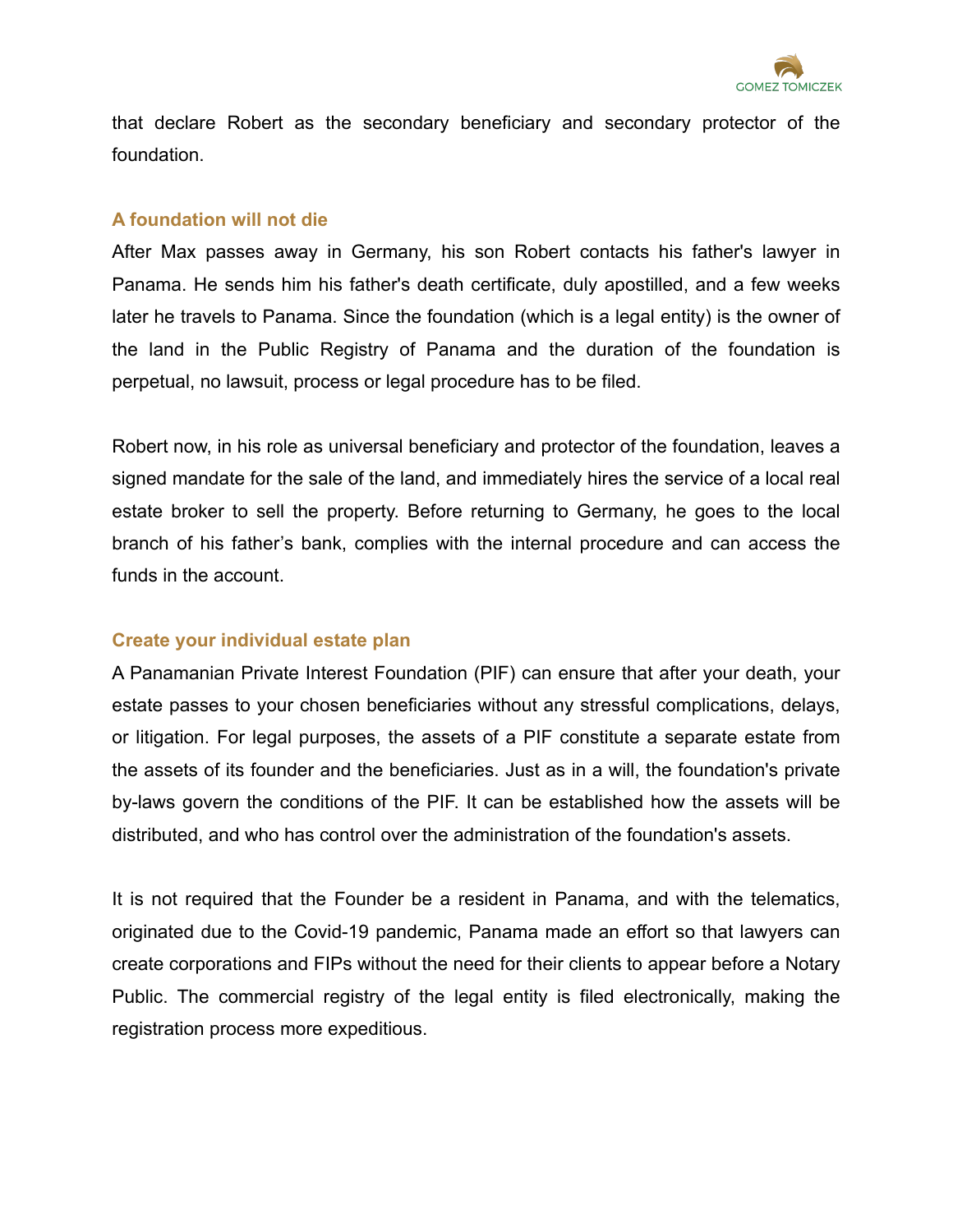

## **Knowledge edge makes the difference**

Carola is hopeful that the title to the house in Boquete will be transferred to her name soon, so that the property can be put up for sale. She has already traveled many times to Panama and sometimes she feels tired and exhausted due to so much protocol, stress and expenses.

Robert received a message from the broker a few weeks ago. There is an interested party who wants to buy the land in Las Lajas. The down payment has been already made and the deal will be closed this week. In a few more days he will receive the funds from the sale in his bank account in Germany.

# **NOW IN THE PRACTICE, HOW DO I INVEST IN REAL ESTATE IN PANAMA?**

**Foreigners (with or without residence permit) can acquire titled real estate in Panama without restrictions. The purchase of a property in Panama consists of the following steps:** 

# **Step 1 - Examination of the Title (Due Diligence)**

Once the buyer has found a property in Panama and has agreed with the seller on the respective purchasing price and the conditions of the purchase transaction, the data of the property will be verified with reasonable care by the lawyer of the buyer.

In this process, it is clarified whether the real estate is the property of the person who claims to be the selling party and it is analyzed if it is unencumbered. This includes an examination of the property and the title of ownership in the Public Registry of Panama (Land Registry), an analysis of the tax situation at the Tax Authority of Panama, and an inquiry at the Judicial Authority (ongoing proceedings).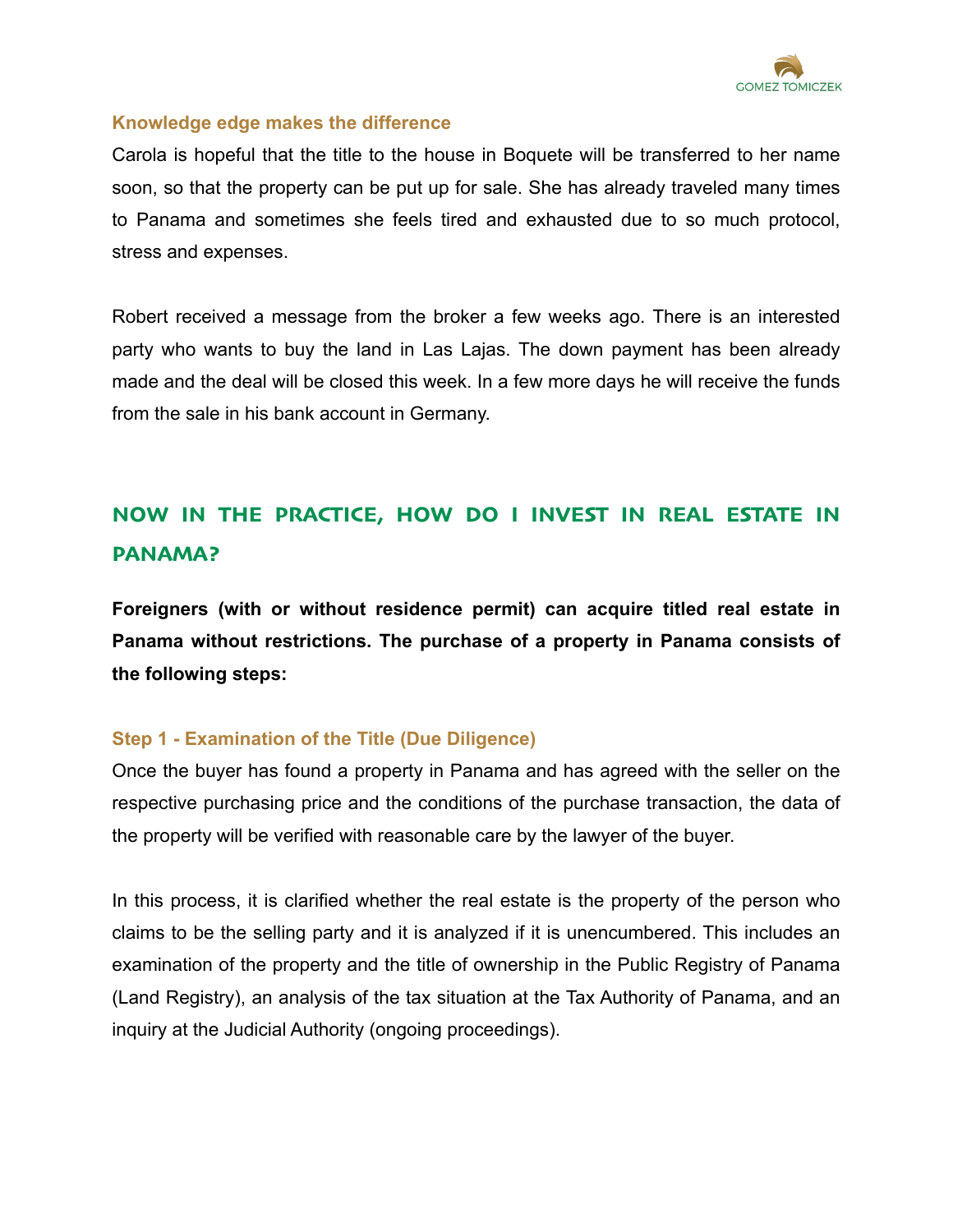

In some cases, it is advisable to conclude a preliminary purchase contract to guarantee that the agreement between seller and buyer remains valid until the final completion of the transaction.

# **Step 2 - The Purchase Contract**

The contract of sale is an agreement of concurrence of wills in which a person called "seller" undertakes to transfer a property to another person called "buyer", the latter undertaking to pay a fixed, approved and agreed price for the property or object for sale. The essential elements for this type of contract are the following:

- A. **Consent:** Both parties have to express their free will and in writing.
- B. **Property:** Property belonging to the seller and registered in the seller's name in the public register before the sale is carried out.
- C. **Capability:** If incapable parties are involved, they cannot commit themselves to the transaction alone. Therefore, both the seller and the buyer must have the capacity to commit themselves to the execution of this commercial transaction.
- D. **Price:** The property, object of sale, must have a price assigned in money or by means of a sign reflecting its value.

# **Step 3 - Public Notary in Panama**

In the next step, a public notary in Panama will transfer the purchase contract into a public deed ("Escritura Pública"), which will then be registered in the public register (land registry) to complete the assignment of the property and transfer it to the name of the purchasing party. For this purpose, the following documents must be presented by the seller to the notary public in a legally binding manner:

- 1. Certificate of Good Standing of the Aqueduct and Sewerage Institute of Panama (IDAAN).
- 2. Certificate of Good Standing from the tax authority of Panama (DGI) of the property.
- 3. Certificate of payment of the transfer tax from the tax authority of Panama:
	- 3.1. Certificate of payment of the capital gains tax (3% of the purchase price Form 107)